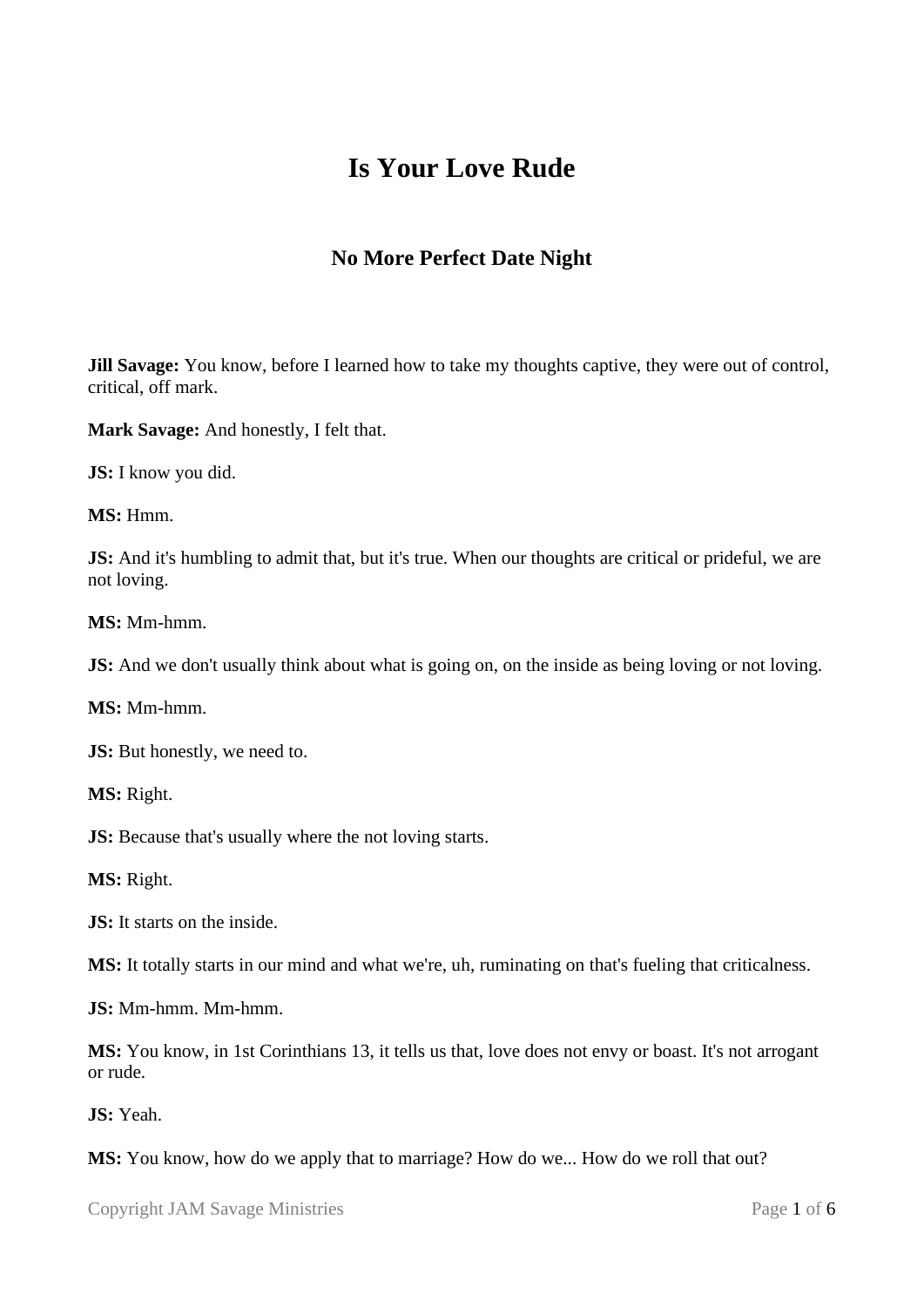**JS:** Yeah. Well, you know, envy refers to comparing.

**MS:** Mm-hmm.

**JS:** So, you know, think about this. Do you compare your marriage to other marriages?

**MS:** Hmm.

**JS:** Or your spouse to other spouses who seem to do things better or seem to be more attentive, or seem to provide better or take care of the house better?

**MS:** Or the spouse that's in your head.

**JS:** Yeah.

[laughter]

**JS:** Oftentimes that's so true. Like this imagined spouse that never has shown up.

**MS:** Right.

**JS:** Right? But when we compare, we're comparing, uh, our insides to other people's outsides. So let's even say that you're sitting at church and you see the couple in front of you and he puts his arm around her. Okay?

### **MS:** Mm-hmm.

**JS:** And let's say that, uh, as the wife, you're like, "Oh, I wish my husband did that."

**MS:** Yeah.

**JS:** Okay? Well, what you're seeing is you're seeing one little action that he does that's positive, umm, but what we... What we don't see is all the actions that he does that's negative.

### **MS:** Right. Right.

**JS:** Like we don't see that at all. But when we envy, what we do is we actually maximize what others have and minimize what we have.

**MS:** Wow, that is... That... And that is so true.

**JS:** We do because like, okay, I can see that this guy, you know, has all these good character traits that I see, you know.

### **MS:** Mm-hmm.

**JS:** When I see this couple at church on Sunday. Umm, and that... Because maybe those aren't the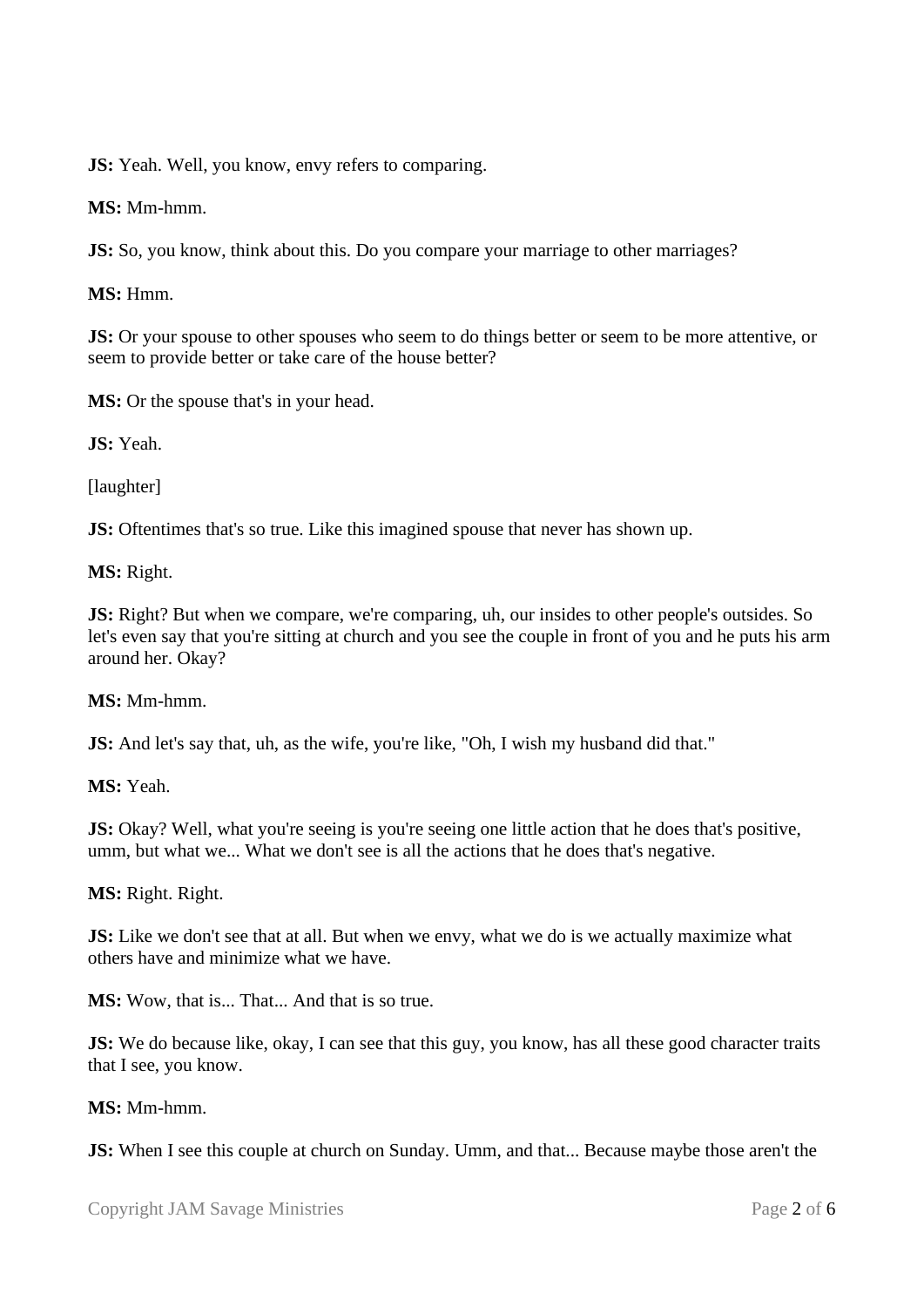same character traits you have, if I maximize that, then I'm blind to see what you do have.

**MS:** Right.

**JS:** And that produces an unloving response in us towards our spouse. I mean, that's what happens, is we feel, because we are disappointed...

**MS:** Right.

**JS:** We're comparing, we're envying...

**MS:** Mm-hmm.

**JS:** We're disappointed, and so then we, umm, don't feel loving and we don't act loving.

**MS:** Right.

**JS:** Towards our spouse.

**MS:** Right.

**JS:** Yeah.

**MS:** It's like, based upon our observations and our assumptions...

**JS:** Mm-hmm.

**MS:** We're shutting our heart down to our very real spouse.

**JS:** Mm-hmm. Who has good traits.

**MS:** Yes.

**JS:** Who has good... Maybe different ones than the ones...

**MS:** Mm-hmm.

**JS:** And... And God's growing them, but oftentimes, not at the pace that we would like.

**MS:** Right.

**JS:** And then that causes that envy and God says... God does... It's that love doesn't envy or boast.

**MS:** Hmm.

**JS:** I mean, there's the... The other words, boast and arrogance.

**MS:** Yeah.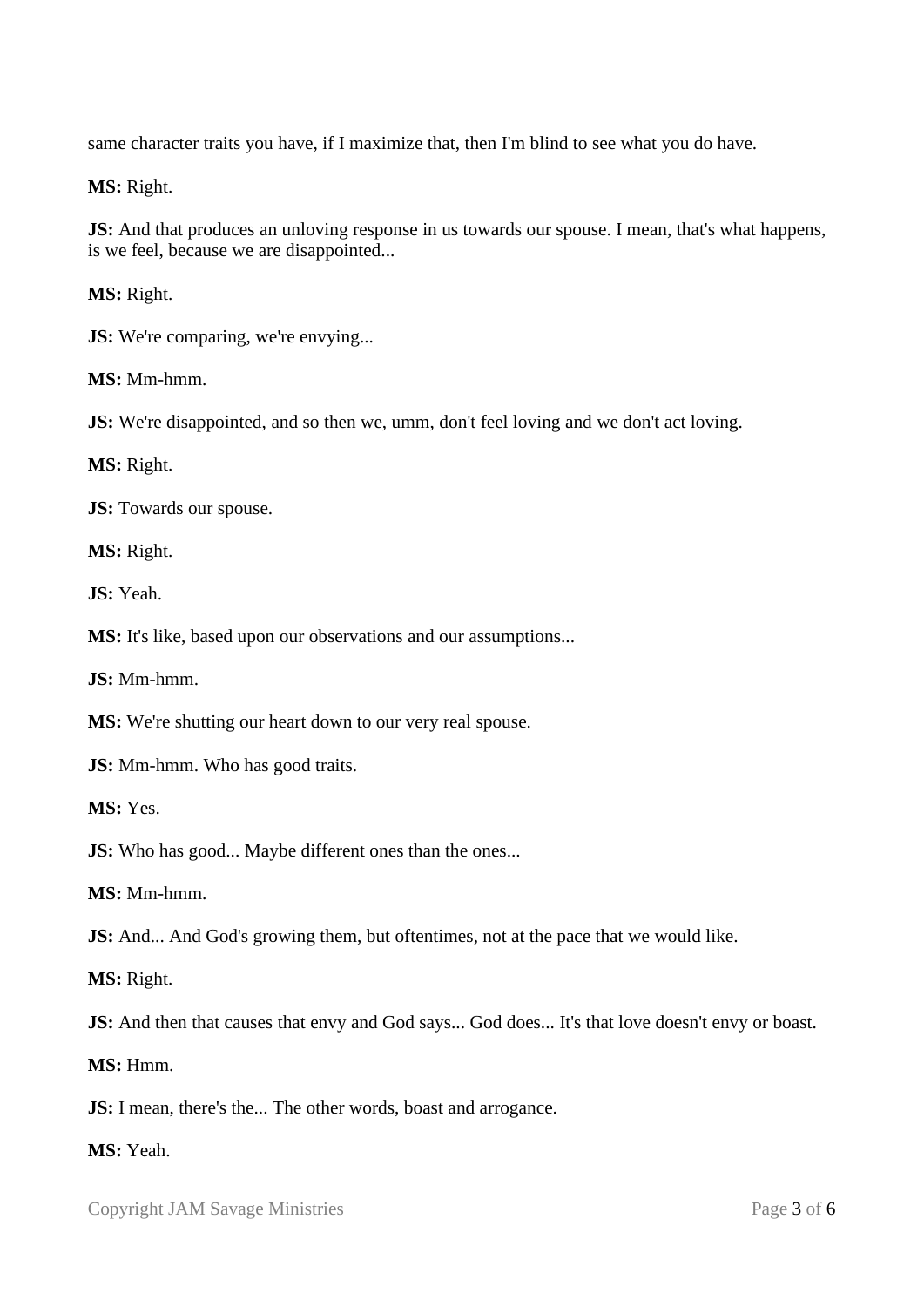**JS:** Right? Love isn't arrogant.

**MS:** Mm-hmm.

**JS:** And those are words that indicate pride and judgment.

**MS:** I think of how destructive pride and judgment are, because in a sense, they keep our spouse under our own thumb.

**JS:** Hmm.

**MS:** And our spouse wants to be out from under it, wants to be free, but can't be.

**JS:** Yeah. Right. Because our judgment keep us there, and when we are prideful, it creates a condescending attitude in us.

**MS:** Right.

**JS:** And that feels anything but loving.

**MS:** Mm-hmm.

**JS:** Because here's the truth. Judgment and love cannot co-exist.

**MS:** Wow.

**JS:** I mean, they cannot co-exist. You cannot have judgment and love. Now, you know, it's okay to give our spouse feedback like places...

### **MS:** Mm-hmm.

**JS:** We can ask... You know, I could even ask you if I see a husband put his arm around a wife, I could say to you, "I loved seeing that couple sitting in front of us, and, and he put his arm around her."

### **MS:** Mm-hmm.

**JS:** "You know, would you do that every once in a while in church?"

**MS:** Mm-hmm.

**JS:** And I think you and I actually have had that conversation.

**MS:** Right.

**JS:** Here's where we struggle. I'm taller than Mark is.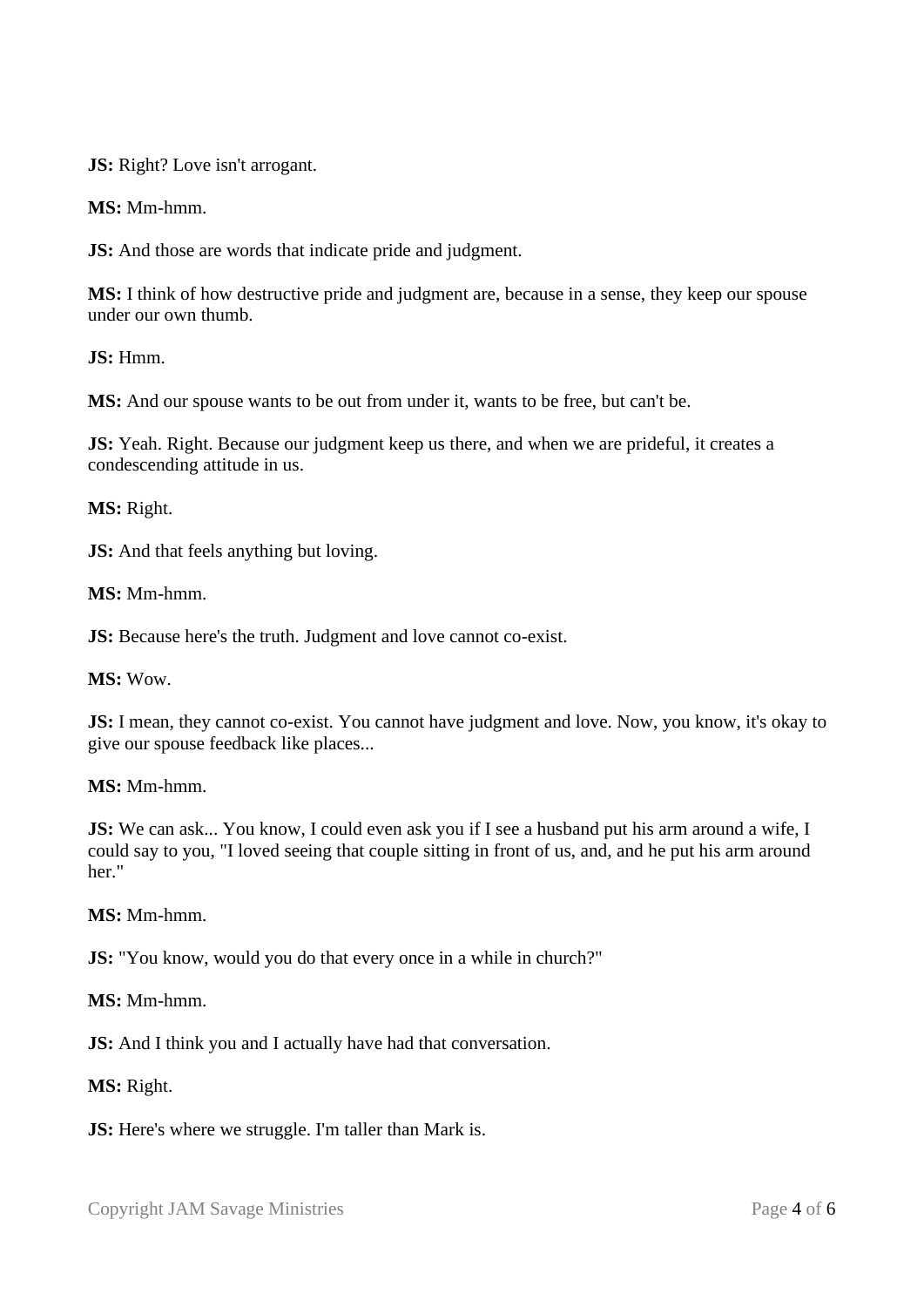**MS:** Yeah.

**JS:** And so it's not a comfortable position.

[laughter]

**MS:** No.

**JS:** But, umm... But if we don't understand that comparison, judgment, pride and criticism do, inside our heart, then we don't... We, we have to understand that those actually birth a rudeness.

**MS:** Yeah.

**JS:** A rudeness in our relationship.

**MS:** And honest... Honestly, rude people are not fun to be around.

**JS:** Uh-huh. Yeah, and so then we become unkind, we become impatient.

**MS:** Mm-hmm.

**JS:** And we become hyper-critical of each other.

**MS:** Yeah. And, uh, the crazy thing is that if, if one spouse is being hyper-critical or rude to their spouse, their spouse will put up with it for a time, and then all of a sudden, they're giving the same action back.

**JS:** Yeah. And then...

**MS:** So if we stop being, uh, critical and rude, and started loving...

**JS:** Mm-hmm.

**MS:** Our spouse would in turn...

**JS:** Mm-hmm.

**MS:** Reflect that back.

**JS:** Mm-hmm. Oh, there's a higher per... There's a higher chance.

**MS:** Higher... Right.

**JS:** Because you... And it's not a, uh, for sure, because you just... There... Sometimes our spouse is going through their own struggles too.

**MS:** True, that's true.